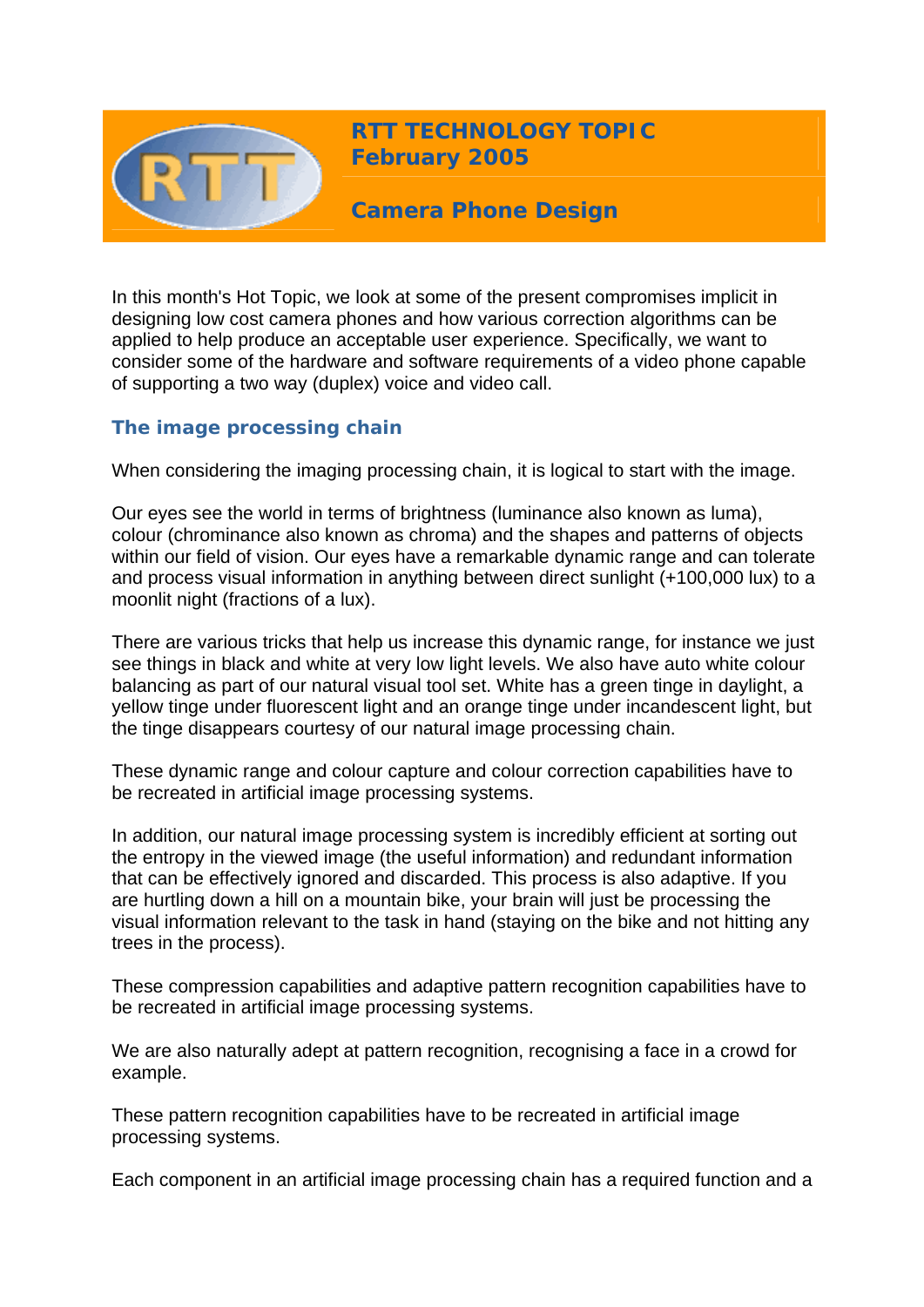'wanted effect'. Unfortunately most components also produce 'unwanted effects' which introduce impairments. We can however go some way towards cancelling out or at least concealing these effects. For example;

## **The Lens**

The wanted effect in a lens is optical quality, the ability to focus an image on the sensor array with minimum distortion. Optional functions include a good depth of field, focal length, angle of view, and optical zoom. Unfortunately, because of cost, size and weight constraints, most lenses used in camera phones are far from perfect. The unwanted effects that result include vignetting (not enough light getting to the edge of the sensor array causing edge/corner shading) and lateral chromatic aberration caused by rays of light being sent obliquely across the colour filter array (see the section on the Colour Filter Array below).

The effects can be cancelled out or reduced by using **anti-vignetting/shading correction algorithms, anti blur algorithms** and **colour correction.**

# **The Sensor Array**

A sensor array is an array of photosensitive cells, the discrete parts of which are described as pixels. The photosensitive cells are more or less identical to solar cells in that their job is to turn incoming photons from the lens into countable electrons. The efficiency with which they accomplish this task is described as Quantum Efficiency (QE) measured in bits per lux per second. **Bigger pixels collect more photons** but take up more space and cost more. **More pixels** on a sensor array **increase resolution** but take up more space and cost more.

A sensor array is either a Charge Coupled Device (CCD) or CMOS device.

In a **Charge Coupled Device**, the charge is transported across the chip and read at the corner of the array.

In a **CMOS device**, each pixel has either 3 or 4 transistors, which amplify and move the charge across a wired backplane. Because each pixel on a CMOS sensor has several transistors located next to it, some of the incoming photons hit the transistors rather than the photodiode so sensitivity is lower than a CCD device The transistors also produce noise.

This noise (and the effects of transistor mismatch) can however be reduced by a process of double sampling and a combination of **noise cancellation and noise reduction algorithms.** 

CCD sensor arrays produce better images particularly at higher (multi-megapixel) resolutions.

CMOS devices cost less, use less power and their ability to address individual pixels, individual rows of pixels and individual columns of pixels allows for more flexibility both in terms of image processing, pattern matching and image recognition.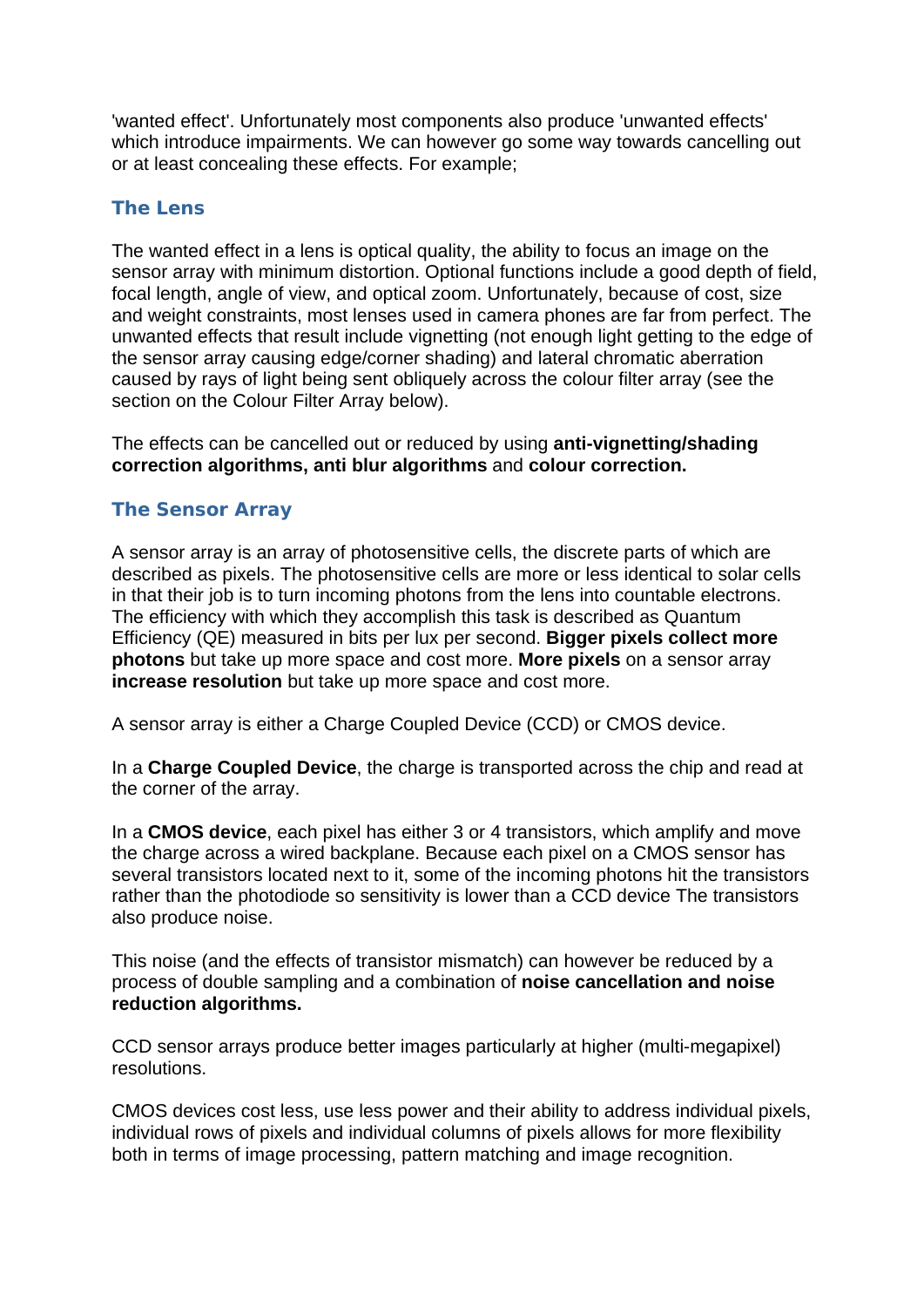

The diagram shows the sensor array. In this example a small microlens is used over each pixel, light then passes through the colour filter array (see below) and then to the photodiode.

With thanks to Micron [\(Imaging Technology Overview](http://www.micron.com/products/imaging/technology/index.html))

# **The Colour Filter Array**

Colour images are a mix of red (400 nm), green (510nm) and blue (700nm). A pixel will have a red, blue or green filter and the readings from 3 pixels (a red, blue and green pixel) are combined together to produce the chroma information. This is why colour sensors are three times less sensitive than black and white sensors. This part of the component chain is known as the Colour Filter Array.

Human eyes are less sensitive to green than they are to red or blue. The colour filters are therefore arranged in a Bayer pattern, originally invented and patented by Kodak. The Bayer 'checkerboard ' has red and green in one row and blue and green in the next.



Bayer pattern

The Bayer pattern means that **interpolation algorithms** have to be used. The unwanted effects of interpolation include optical cross talk (rays of light taking an oblique route through a red or blue pixel before landing on a green pixel) and blooming caused by charge overflows into neighbouring pixels. Anti aliasing filters reduce these effects but the filters blur the image and obscure detail. Using **edgesharpening algorithms** (known as high frequency component gain algorithms) can put this detail back but these algorithms amplify noise in the flat regions of the image. This can be avoided by using **edge recognition algorithms.**

The sensor array and colour filter array provide the information needed for the DSP and microcontroller to perform a number of system functions including auto exposure, stray light compensation, auto focus, auto white balance, and gamma balancing (correcting for the non linear relationship between pixel value and displayed intensity on devices such as TV monitors). These are 'wanted effects' or required functions.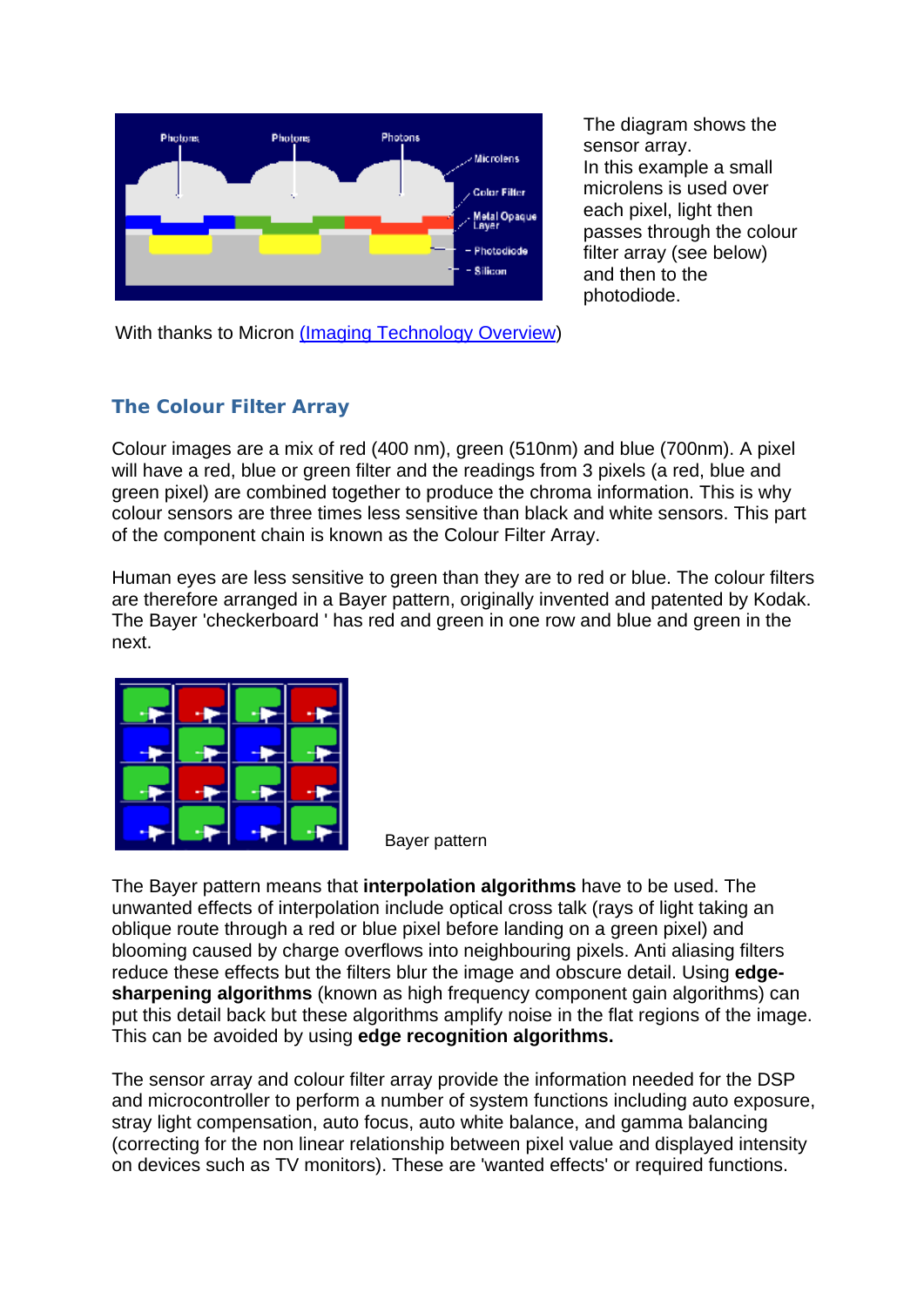The unwanted effects introduced by the DSP are due to the fact that is has to digitise a complex combination of waveforms which have large variations in signal amplitude (wide dynamic range).

When the input bandwidth exceeds the sampling rate, the DSP will produce aliasing effects (difference frequencies/false frequencies).

False low frequencies caused by ADC undersampling create Moire effects (the distortion that you see when someone wears a check jacket on television), coarse quantisation causes fringing, ringing and shadowing. Some of these effects ripple up and down the processing chain. For example, a series of flash guns go off at a press conference and put the DSP into compression, prediction errors fill the output buffer and trigger heavy requantisation which produces tiling effects. If the system drops chroma coefficients in a desperate attempt to recover, then colour disappears (not that you will really notice by this stage). These are sometimes described as excess compression effects.

This brings us to the final stage of the processing chain, the JPEG and MPEG encoder.

### **The JPEG encoder/decoder**

Entropy and redundancy are separated in still images by dividing the image into eight by eight pixel **macroblocks.** Each macroblock is coded in terms of it's luma and chroma content divided into what are termed as Y, U and V planes in which Y is the luminance and U and V are colour difference channels. Colour difference is a more efficient way of describing the RGB content of each discrete part of the image. The JPEG compression algorithms are based on a Discrete Cosine Transform (DCT) that separates out the luminance and chroma information in the spatial and frequency domain. These are expressed as DCT coefficients.

Compression can then be achieved by comparing one macroblock with other adjacent macroblocks and in effect just coding the difference from block to block.

This is something of an oversimplification. There is actually a stage described as **quantisation** which removes perceptually insignificant data (and reduces the number of bits per DCT coefficient) and **AC/DC prediction** which uses filters to predict co efficient values from one or more adjacent blocks but otherwise that's JPEG in a nutshell. There is also a version of JPEG known as motion JPEG - a succession of JPEG images used for video streaming.

### **The MPEG encoder**

Generally though, moving images, i.e. video, are coded using MPEG (usually MPEG 4).

JPEG is based on the principle of macroblock to macroblock comparison. MPEG adds in image to image/frame to frame comparison and motion estimation.

Image comparison is based on I frames, P frames and B frames. **I frames** are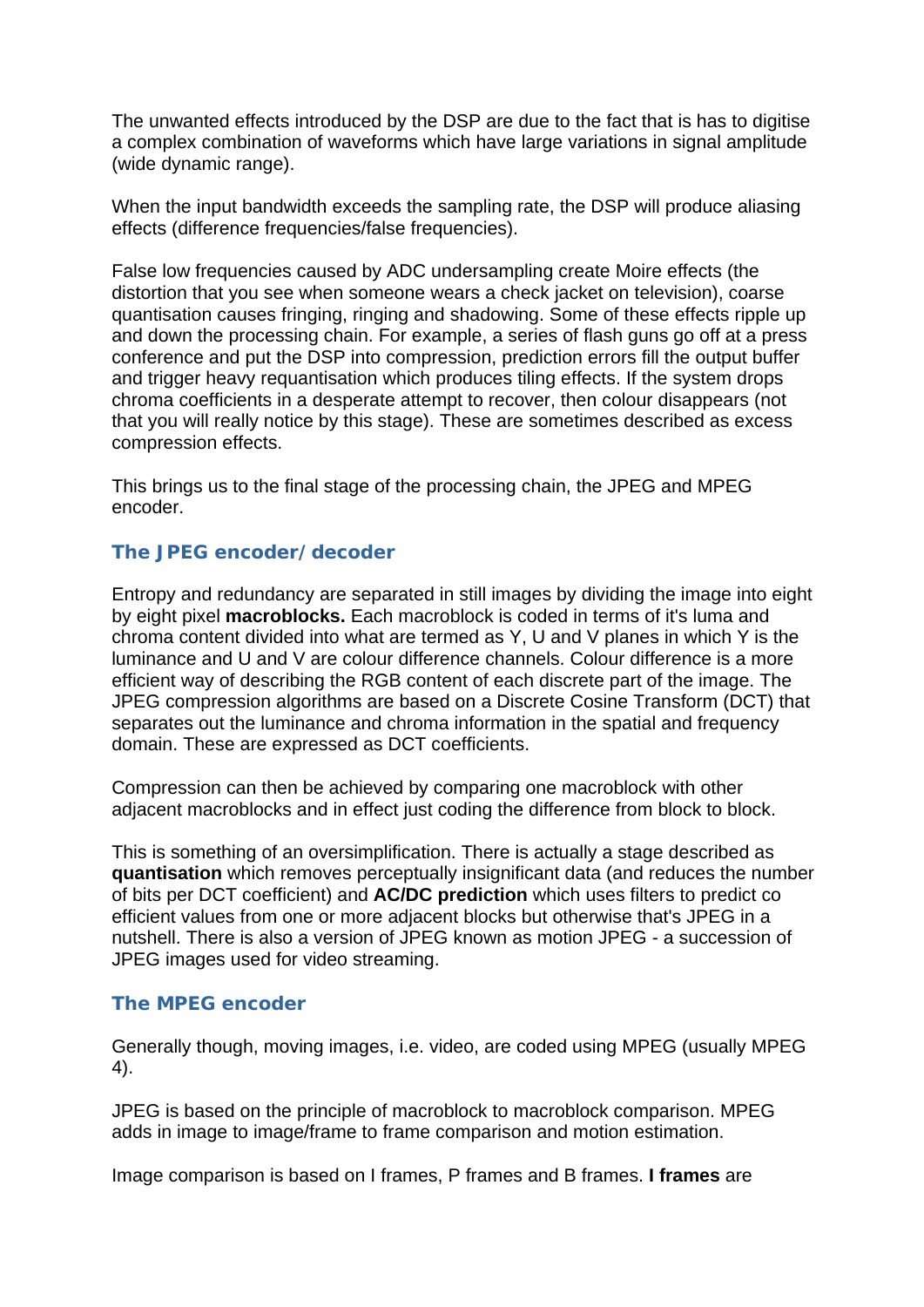encoded as still images and are not dependent on any reference frames. **P frames** depend on the previously displayed reference frame and **B frames** depend on previous and future reference frames. I frame coding is sometimes described as **intra coding** (literally, coding within), P and B frame coding is sometimes described as **inter coding** (literally, coding between).

In MPEG 1 and MPEG2, the macroblock sizes are fixed. In MPEG4, the macroblocks can be subdivided or sliced and become part of a far more complex encode/decode process involving shape coding, texture coding and motion estimation coding.

**Motion estimation coding** predicts the contents of each macroblock based on the motion relative to a reference frame. The motion vectors and the difference between the predicted and actual macroblock pixels are encoded.

The way this search and comparison algorithm is implemented by different vendors can make a substantially impact on the performance of the whole encode/decode process.

**Search techniques** include cross searching, step searching, diamond searching. Matching techniques include sum of absolute difference block matching, luma/chroma motion vector matching and methods based on deriving chrominance motion from luminance motion.

**Shape coding** is also known as object coding. The MPEG 4 standard describes how video objects can be described in terms of their shape. Video objects in an image stream make up a video object sequence (VOS) which is made up of video object layers (VOL). The video object layers grade the importance of the coded information and help to support **'graceful degradation' algorithms** sometimes also described as **enhancement layer encoding.** 

Video object layers can be described within video object planes (VOP) that can be built into video object groupings (VOG).

Shapes can be opaque or transparent and 2D or 3D. They can also be described in terms of their 'texture' (**texture coding**), in which picture gradients (consisting of AC/DC coefficients) can be combined with **horizontal and vertical prediction algorithms** to reduce the overall code rate.

Most of the remaining algorithmic effort then gets focused on getting rid of the '**compression artefacts**' - the unwanted effects of compression. These include '**blocking**' in which the borders of each macroblock become visible in the reconstructed frame and '**ringing**' which creates distortion near the edge of image features.

Blocking is reduced by using a low pass filter. Deringing depends on being able to detect the edges of image features. A 2D filter is then applied to smooth out areas near the edges but with little or no filtering on the edge pixels (which would cause blurring).

Finally there are various **error resilience** techniques used to hide the fact that 'the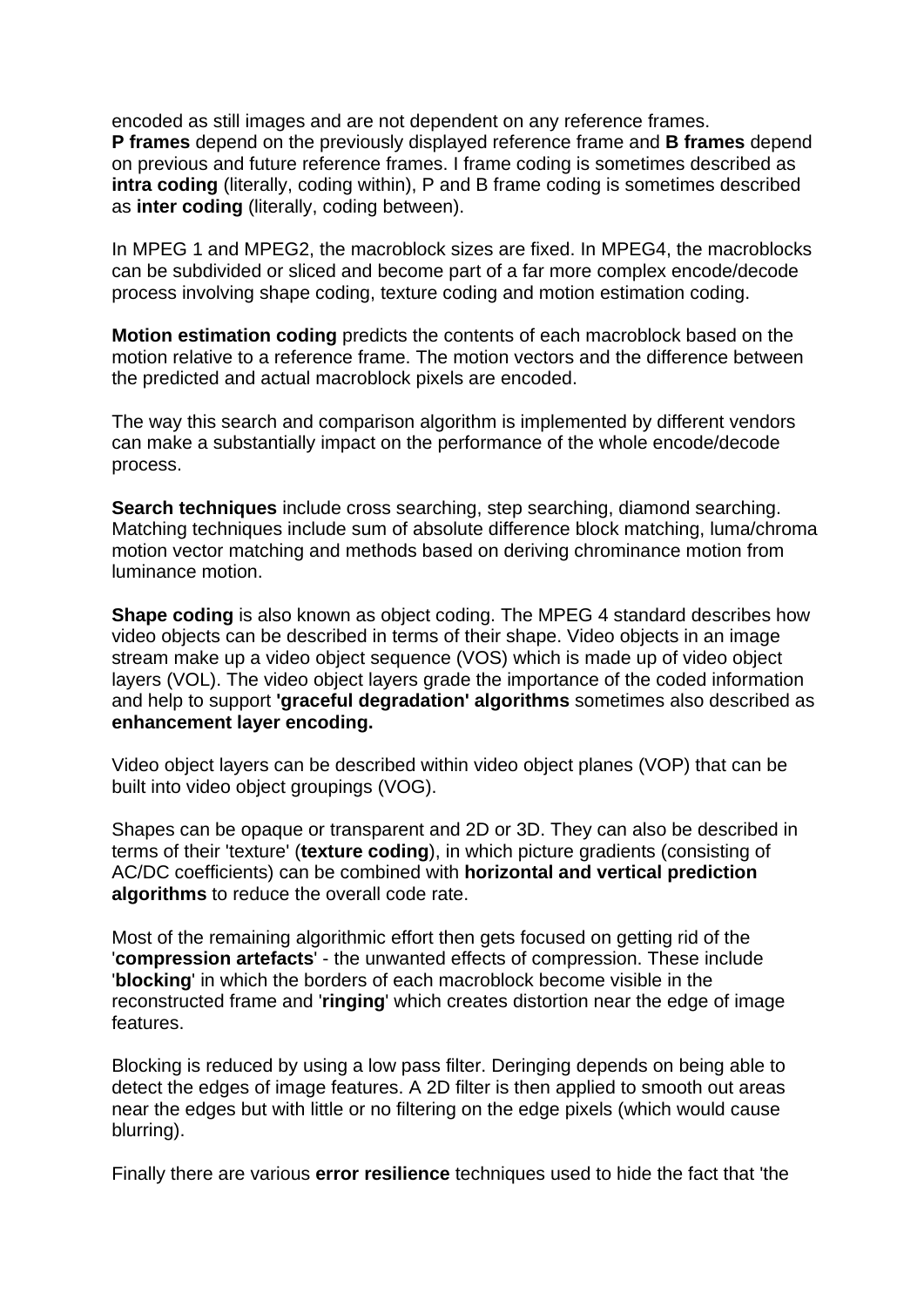channel' (which for a camera phone includes the radio channel) is highly variable with high and **unevenly distributed errors and frame erasures**.

Error resilience depends on the use of resynchronisation and motion markers, the use of extender header codes, data partitioning and reversible length coding also known as forward decoding/backward decoding, also known as **bi-directional coding.**

### **Image processing software - processor and memory requirements**

Each of the algorithms and filter functions highlighted above occupy processor clock cycles. Most of them also occupy memory space.

For JPEG, the DCT transform, quantisation, variable length coding and AC/DC prediction all have an impact on processor loading.

For MPEG, motion estimation, shape coding and texture coding add to the encoder/decoder overhead.

Quite often there are just not enough clock cycles to go round.

## **Image processing hardware**

Which is why most image processing chains in mobile phones use hardware coprocessors/hardware accelerators to meet power budget and latency constraints.

The power budget/latency budget issue has also prompted device vendors to suggest and sometimes implement a range of **new memory and DSP and microcontroller architectures** optimised for media processing/image processing applications.

This creates a number of complex decision issues when designers are trying to decide on which algorithms to use on which hardware platform.

## **Image processing, voice processing and audio processing**

An additional complication is that it is not just the image processing chain that we need to deal with but also voice and audio. The inclusion of wideband high quality solid state microphones in high end cameras today is a sure sign that enhanced audio capture capabilities will be an inherent part of future camera phone products the addition of **Hear What I Hear** (HWIH) to **See What I See** (SWIS) as part of the user experience.

### **Summary**

Camera phone design and the integration of the image processing chain into low cost small form factor power limited devices is a fascinating but complex challenge which demands a very intimate relationship between product specification and hardware and software engineering.